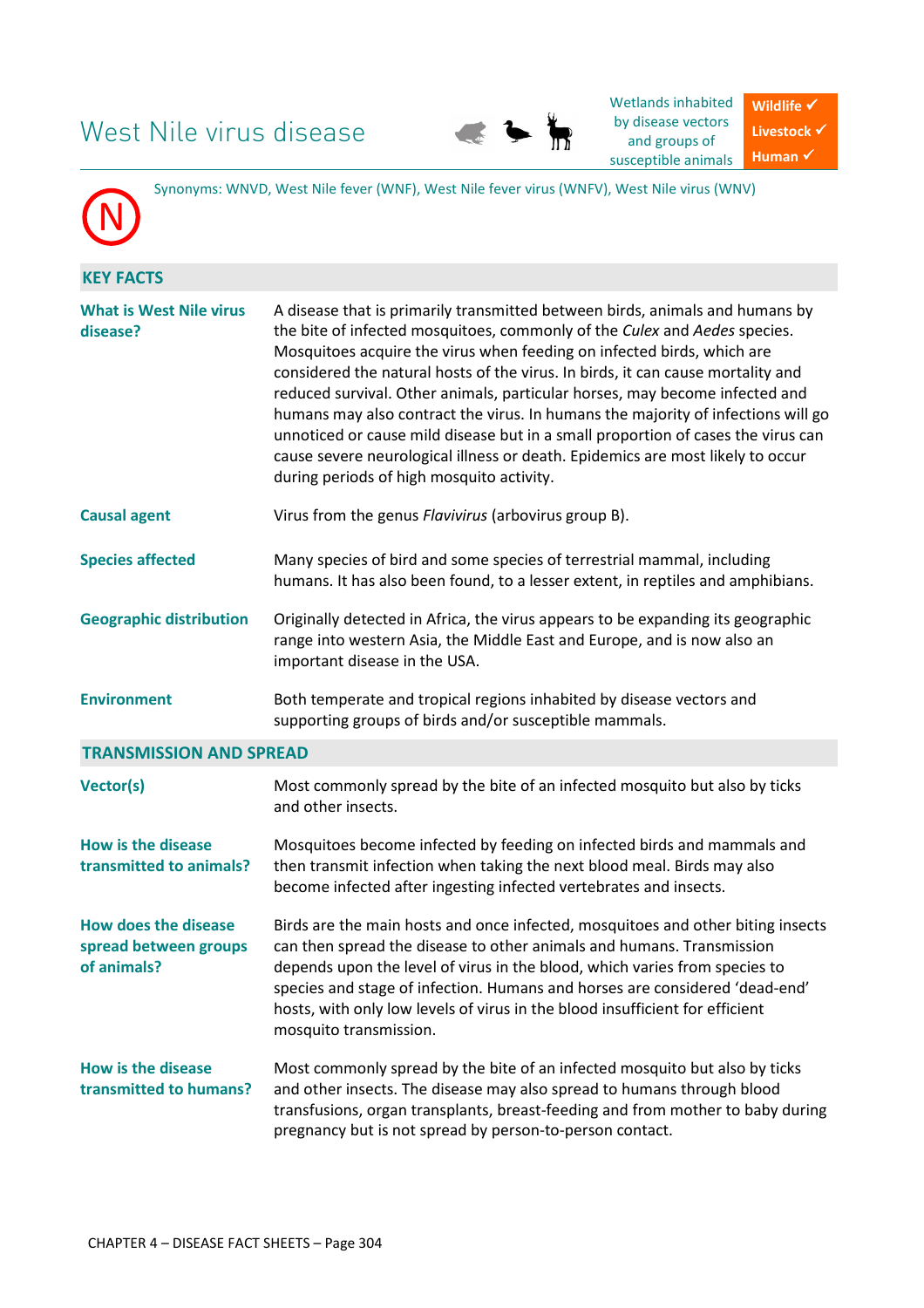### **IDENTIFICATION AND RESPONSE**

| <b>Field signs</b>                        | Unusual bird mortality may signal an outbreak as seen in the USA, but some<br>outbreaks in Europe have not been associated with detectable bird mortality.<br>Commonly reported signs in animals, particularly horses, include weakness,<br>stumbling, trembling, head tremors, reduced mobility, and lack of awareness<br>that allows them to be easily approached and handled.                                                                                                                                                                                                                               |
|-------------------------------------------|----------------------------------------------------------------------------------------------------------------------------------------------------------------------------------------------------------------------------------------------------------------------------------------------------------------------------------------------------------------------------------------------------------------------------------------------------------------------------------------------------------------------------------------------------------------------------------------------------------------|
|                                           | Humans may suffer from symptoms, also known as West Nile fever, which can<br>include fever, headache, body aches, nausea, vomiting, and sometimes swollen<br>lymph glands or a skin rash on the chest, stomach and back. Symptoms can last<br>for between a few days to several weeks. A small number of people will<br>develop severe symptoms which can include high fever, headache, neck<br>stiffness, stupor, disorientation, coma, tremors, convulsions, muscle weakness,<br>loss of vision, numbness and paralysis. These symptoms can last several weeks<br>and neurological effects may be permanent. |
| <b>Recommended action if</b><br>suspected | The disease is notifiable to the OIE so report suspected cases to local and<br>national authorities. Contact and seek assistance from animal and human<br>health professionals immediately if there is any unusual bird mortality or illness<br>in birds, livestock and/or people.                                                                                                                                                                                                                                                                                                                             |
| <b>Diagnosis</b>                          | Detection of the causative agent by health professionals is needed for a<br>definitive diagnosis. For dead birds, fresh organ specimens are required,<br>preferably kidney, brain or heart. Ideally, a variety of species should be tested<br>with emphasis on corvids. In live birds, diagnosis can be made by testing the<br>blood. For other animals and humans, testing usually involves extracting serum<br>and cerebrospinal fluid (CSF).                                                                                                                                                                |
|                                           | . <i>.</i>                                                                                                                                                                                                                                                                                                                                                                                                                                                                                                                                                                                                     |

#### **PREVENTION AND CONTROL IN WETLANDS**

#### **Overall Habitat management.**

Encourage mosquito predators and their access to mosquito breeding habitats:

- Connect shallow water habitat (mosquito breeding areas) with deep-water habitat > 0.6m (favoured by larvivorous fish) with steep sides, through meandering channel connections, deep ditches and tidal creeks.
- **Include at least some permanent or semi-permanent open water.**
- **Construct artificial homes or manage for mosquito predators such as bird,** bat and fish species.

Reduce mosquito breeding habitat:

- Reduce the number of isolated, stagnant, shallow (2-3 inches deep) areas.
- **Cover or empty artificial containers which collect water.**
- Manage stormwater retention facilities.
- Strategic manipulation of vegetation.
- **Vary water levels.**
- **EXECONSTRUCT A VEGETATION DUFFER DETA** between the adjacent land and the wetland to filter nutrients and sediments.
- Install fences to keep livestock from entering the wetland to reduce nutrient-loading and sedimentation problems.

In ornamental/more managed ponds:

 Add a waterfall, or install an aerating pump, to keep water moving and reduce mosquito larvae. Natural ponds usually have sufficient surface water movement.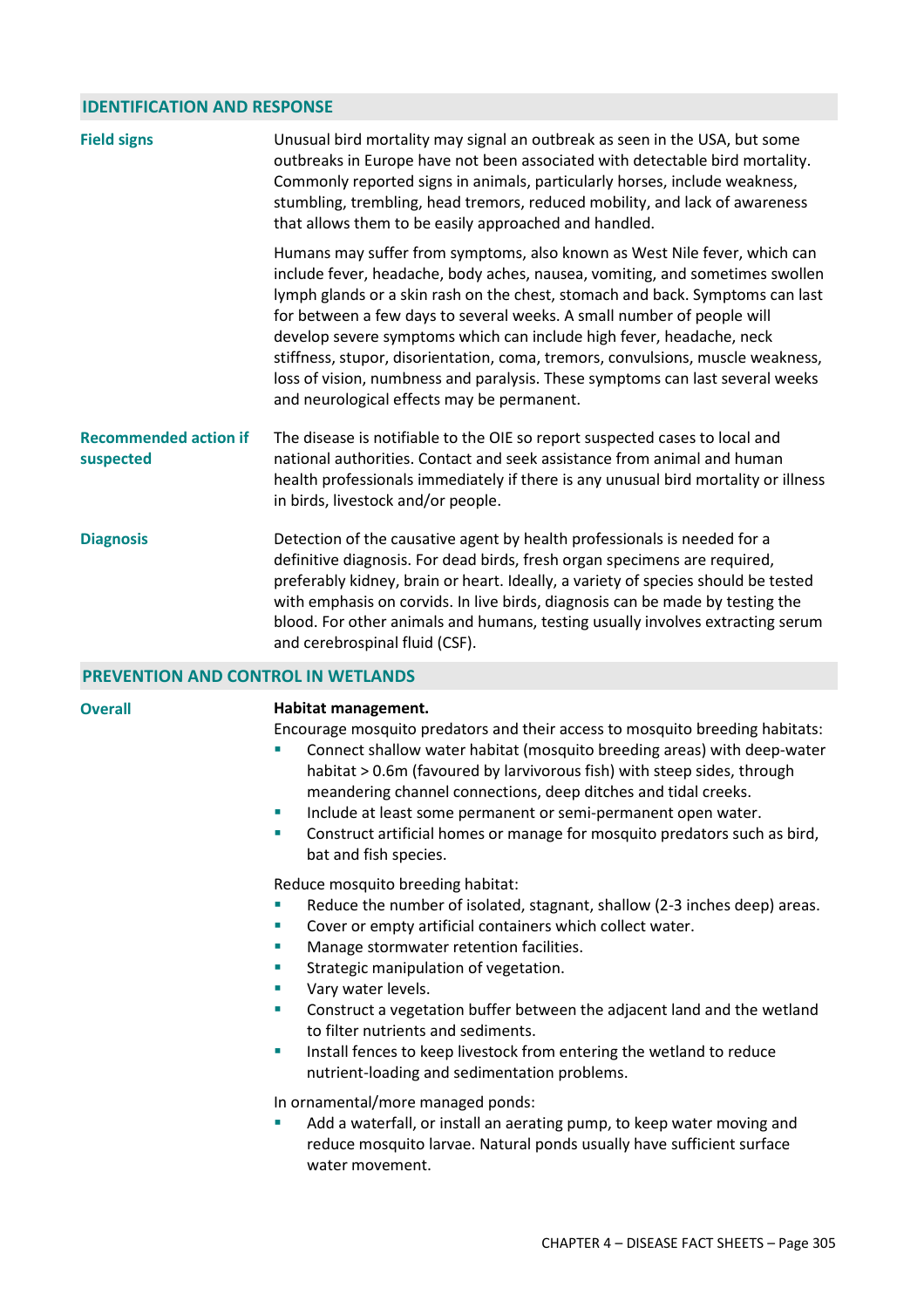Keep the surface of the water clear of free-floating vegetation and debris during times of peak mosquito activity.

#### **Vector control (chemical).**

It may be necessary to use alternative mosquito control measures if the above measures are not possible or ineffective.

- Use larvicides in standing water sources to target mosquitoes during their aquatic stage. This method is deemed least damaging to non-target wildlife and should be used before adulticides. However, during periods of flooding, the number and extent of breeding sites is usually too high for larvicidal measures to be feasible.
- **Use adulticides to spray adult mosquitoes.**
- The environmental impact of vector control measures should be evaluated and appropriate approvals should be granted before they are undertaken.

#### **Biosecurity.**

Protocols for handling sick or dead wild animals and contaminated equipment can help prevent further spread of disease.

- Wear gloves whilst handling animals and wash hands with disinfectant or soap immediately after contact with each animal.
- Change or disinfect gloves between animals.
- Change needles and syringes between blood collection from different animals.
- Wear different clothing and footwear at each site and disinfect clothing/footwear between sites.
- Disinfect field equipment between animals and sites.

#### **Monitoring and surveillance.**

Bird and mosquito surveillance should be prioritised. Animals, particularly horses, are also important sentinels of epizootic activity and human risk in some geographic regions.

- Dead bird surveillance is the most sensitive early detection system. Unusual mortality events should be reported quickly along with prompt submission of selected individual birds for testing. Generally, surveillance should start when local adult mosquito activity begins or should be ongoing if mosquito activity is high all year round.
- Larval and adult mosquito surveillance.
- **Horse surveillance, particularly where there have been unusual mortality** events, should be reported quickly along with prompt submission of selected samples for testing.

#### **Livestock Reduce the chance of animals being bitten by mosquitoes**

- Use insect repellent. Note that this method should not be solely relied upon.
- Use screened housing with measures to eliminate mosquitoes from inside structures.
- Use fans to reduce the ability of mosquitoes to feed on animals.
- Vaccination of horses.

Wildlife **A** well managed and healthy wetland is the best strategy to prevent or minimise the spread of the virus in the wild. Actions outlined above (**►Overall, Habitat Management**) should be implemented to maximise mosquito predator abundance/diversity and minimise mosquito habitat (accepting that mosquitoes are part of natural diversity of wetlands).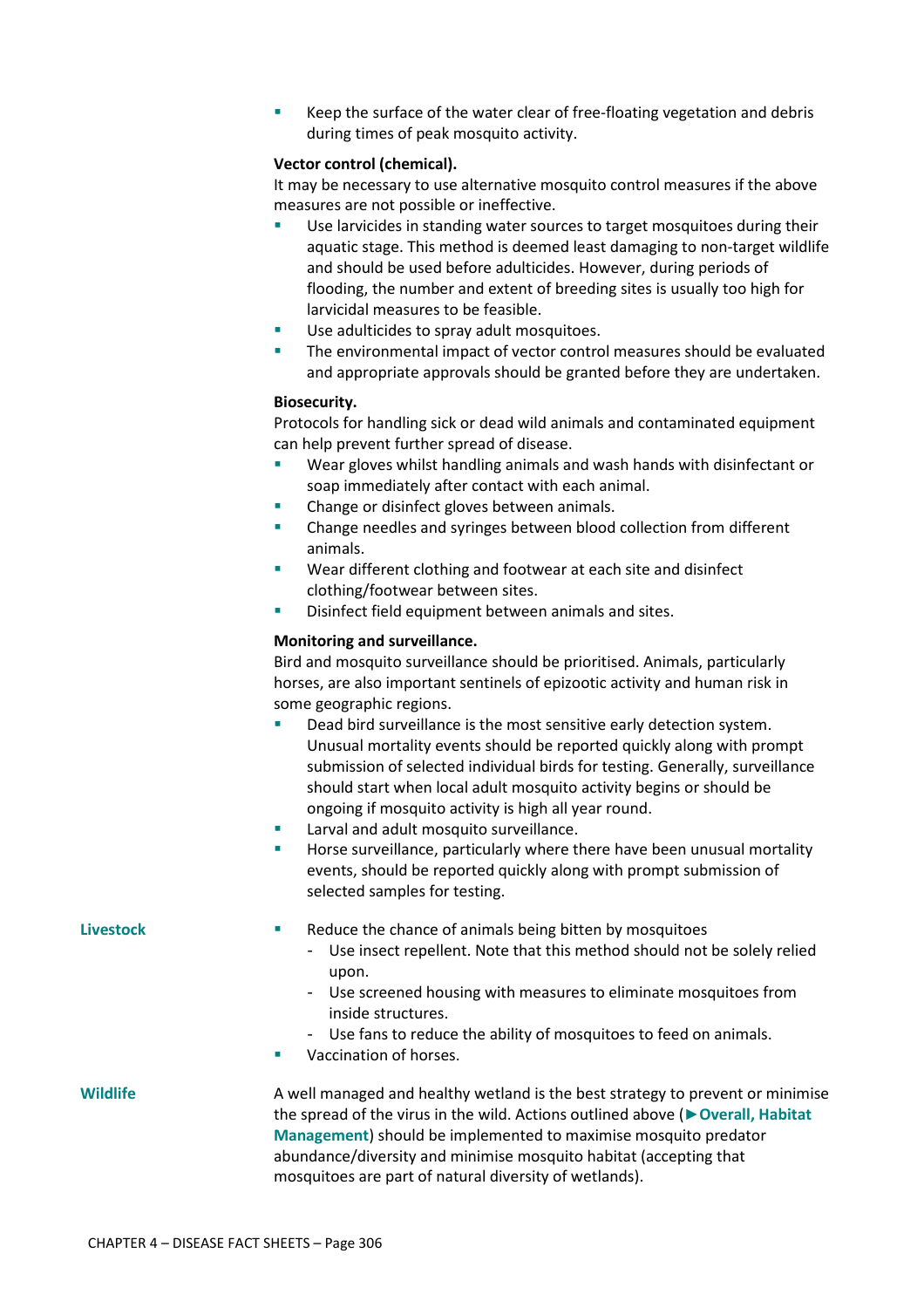|                            | Conduct active dead bird monitoring: unusual bird deaths may signal a West<br>Nile virus disease outbreak and should be quickly reported to local animal<br>health authorities. Because of their susceptibility, the same caution should also<br>be applied to any wild or free-ranging horse populations inhabiting wetlands.                                                                                                                                                                                                                                                                                                                                                                                                                                                 |
|----------------------------|--------------------------------------------------------------------------------------------------------------------------------------------------------------------------------------------------------------------------------------------------------------------------------------------------------------------------------------------------------------------------------------------------------------------------------------------------------------------------------------------------------------------------------------------------------------------------------------------------------------------------------------------------------------------------------------------------------------------------------------------------------------------------------|
| <b>Humans</b>              | Medical attention should be sought if WNV is suspected. Milder symptoms<br>usually pass on their own but hospitalisation may be needed in more severe<br>cases for supportive care (there is no human vaccine and no specific treatment<br>for humans).                                                                                                                                                                                                                                                                                                                                                                                                                                                                                                                        |
|                            | Measures to reduce the chance of being bitten by mosquitoes:<br>Wear light coloured clothing which covers arms and legs.<br>Use impregnated mosquito netting when sleeping outdoors or in an open<br>×<br>unscreened structure.<br>Avoid mosquito-infested areas or stay indoors when mosquitoes are most<br>×<br>active.<br>Use colognes and perfumes sparingly as these may attract mosquitoes.<br>×<br>Use mosquito repellent when outdoors. Note that some repellents cause<br>$\mathcal{L}_{\mathcal{A}}$<br>harm to wildlife species, particularly amphibians. Wash hands before<br>handling amphibians.<br>Use citronella candles and mosquito coils in well ventilated indoor areas.<br>$\mathcal{L}_{\mathcal{A}}$<br>Use mesh screens on all doors and windows.<br>ш |
| <b>IMPORTANCE</b>          |                                                                                                                                                                                                                                                                                                                                                                                                                                                                                                                                                                                                                                                                                                                                                                                |
| <b>Effect on wildlife</b>  | Causes morbidity and mortality in many species of bird and some species of<br>mammal although its impacts on animal populations are currently unknown.<br>Some infected bird species may also have reduced survival. There are concerns<br>that species vulnerable to fatal infection may be more prone to extinction,<br>although there is no evidence of this currently. The disease can result in<br>negative perception and therefore unnecessary destruction of wildlife.                                                                                                                                                                                                                                                                                                 |
| <b>Effect on livestock</b> | Horses are particularly affected and up to 30% of those showing clinical signs<br>may die. Poultry do not appear to be seriously affected.                                                                                                                                                                                                                                                                                                                                                                                                                                                                                                                                                                                                                                     |



**As well as affecting birds and humans, horses are susceptible to infection and can suffer high levels of mortality (***Matthew Simpson***).**